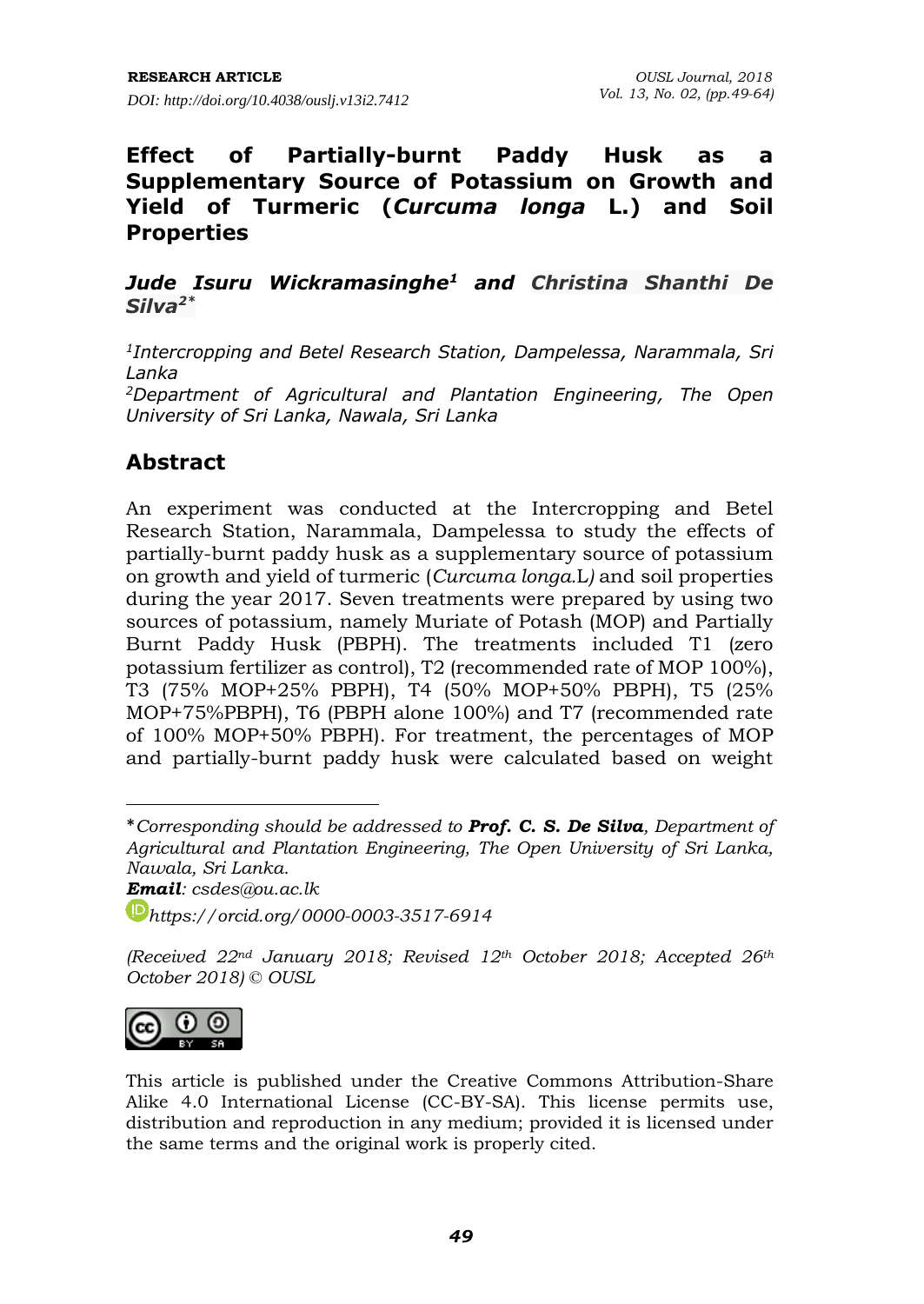*J. I. Wickramasinghe & C. S. De Silva*

basis. This experiment was laid out in a Randomized Complete Block Design with three replications. Local type of turmeric was used as planting material and data were collected on soil, growth and yield parameters of turmeric. Parameters were recorded at monthly intervals after planting. Results revealed that most of the growth and yield parameters have increased in a similar pattern (T7>T2=T3>T4>T5>T6>T1). Soil parameters also showed significant differences among the treatments due to the application of PBPH. Quality of the rhizome was evaluated based on colour intensity of the rhizome. There was no significant difference between treatments using colour intensity, except in control treatment (T1). The results obtained by the study showed that combined use of MOP (100%) with PBPH (50%) has beneficial effects on turmeric cultivation. Therefore partially- burnt paddy husk can be used as a supplementary source of K for turmeric cultivation to maximize the yield.

**Key words:** Turmeric, Potassium, partially burnt paddy husk, Fertilizer

# **Introduction**

*Curcuma longa* L. (Turmeric) is a perennial rhizomatous herb which belongs to Zingiberaceae family. Turmeric is widely used worldwide as a medicine, condiment, dye, and disinfectant and cosmetic. Due to its economic importance, 800 000 tons of turmeric is annually produced in the world, but Sri Lanka only produces 8304 tons (DEA, 2012). Furthermore, there is a good local and export market for turmeric which is grown in Sri Lanka because of its higher curcumin level, especially for organically cultivated turmeric (DEA, 2012). Sri Lanka has the potential to expand turmeric cultivation and earn foreign exchange.

Annually 15-20 tons of turmeric yields can be obtained from 1ha of turmeric cultivation (DEA, 2012). It removes considerable amounts of nutrients from the field.Fertilizer application is essential in order to obtain a sustainable yield from the field and also previous researches have shown that turmeric plant is sensitive for organic manure and potassium fertilizer (DEA, 2012).

## *Problem statement*

Farmers use higher amount of potassium fertilizer than other fertilizer for turmeric cultivation because turmeric plants show a positive response to it (Amarawansha, 2006). There are several disadvantages of using an inorganic fertilizer, including the increased cost of production. Government is involved in a programme to minimize the utilization of inorganic fertilizer and to promote organic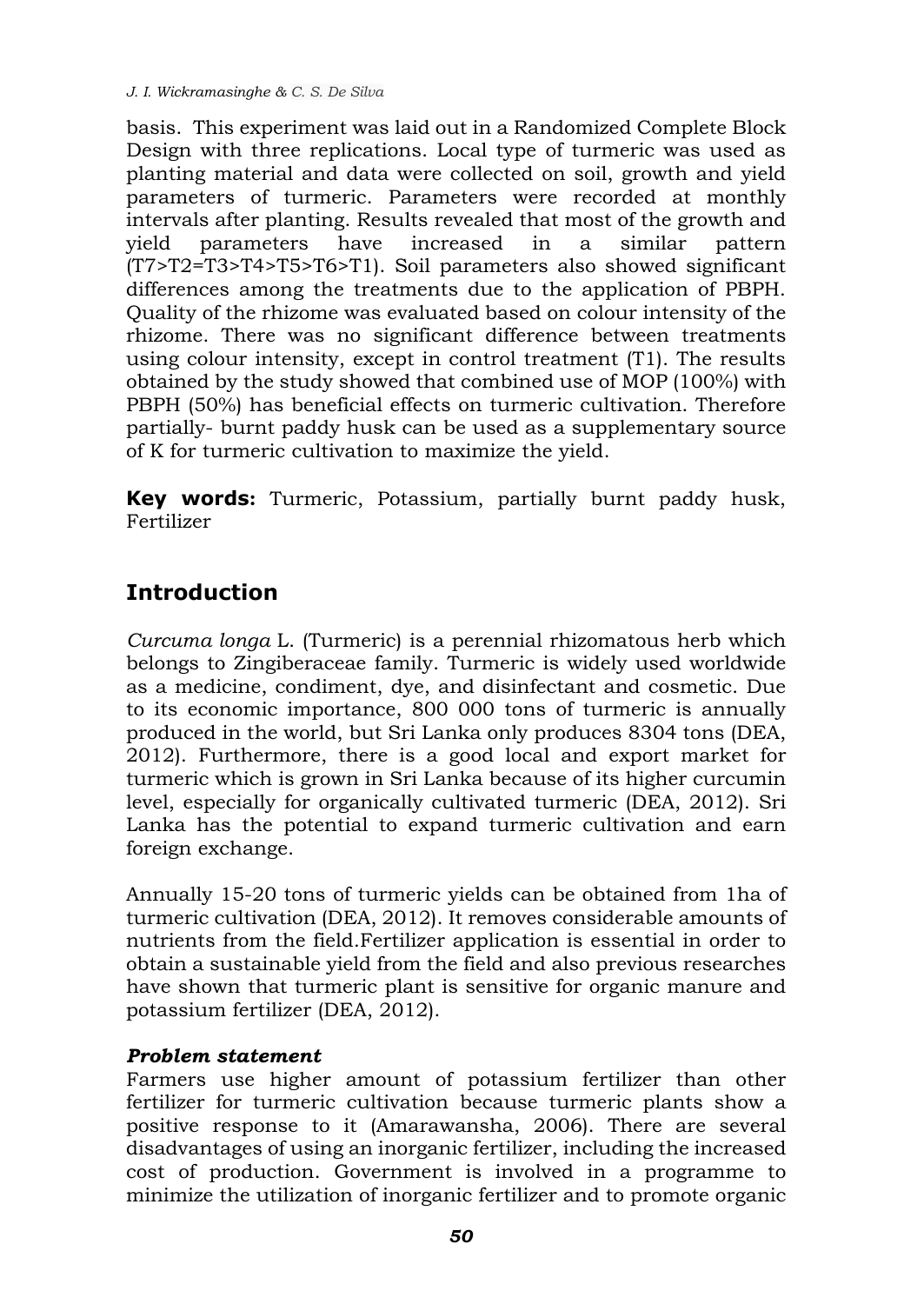*Effect of partially Partially-burnt Paddy Husk as a Supplementary Source of Potassium on Growth and Yield of Turmeric (Curcuma longa.L) and Soil Properties*

farming (Ministry of Agriculture, 2012) due to the unpopularity of agrochemicals due to perceived health hazards. Therefore, the demand for organic food products has increased. There is a good demand for organically-cultivated turmeric in local and export markets but the production is insufficient. It is important to study the effect of locally available low-cost materials which can be used as supplementary sources of potassium to reduce the total dependence on inorganic fertilizer in turmeric cultivation. It will help to improve organic turmeric cultivation in Sri Lanka. Lack of research and extension programs on organic farming is the principal constraint to the development of productive and profitable organic farming in Sri Lanka (Sangakkara & Katupitiya., 1989).

### *Research justification*

Partially-burnt paddy husk is a locally available low-cost organic material which can be used as a supplementary source of potassium. Partially-burnt paddy husk contains a higher amount of potassium when compared to the organic material (Alwis, 2004). The other benefit of adding partially-burnt paddy husk is its good water holding capacity which helps to retain soil moisture enabling cultivation to proceed even under drought conditions (Amarawansha, 2006). Therefore, the objectives of this study are to investigate the merits/demerits of partially-burnt paddy husk as a supplementary source of potassium for growth, yield and quality of turmeric and on soil parameters.

## **Materials and Methodology**

### *Location*

The study was conducted at a field belonging to the Intercropping and Betel Research Station, Department of Export Agriculture, Narammala, Dampelessa.

### *Treatments*

Table 1 shows the seven treatments prepared using two sources of potassium: Muriate of Potash (MOP) and partially-burnt paddy husk (PBPH). Each of the treatment description is given in Table 1. Percentages of Muriate of Potash (MOP) and the partially burnt paddy husk (PBPH) were decided based on DEA (2012) recommendations.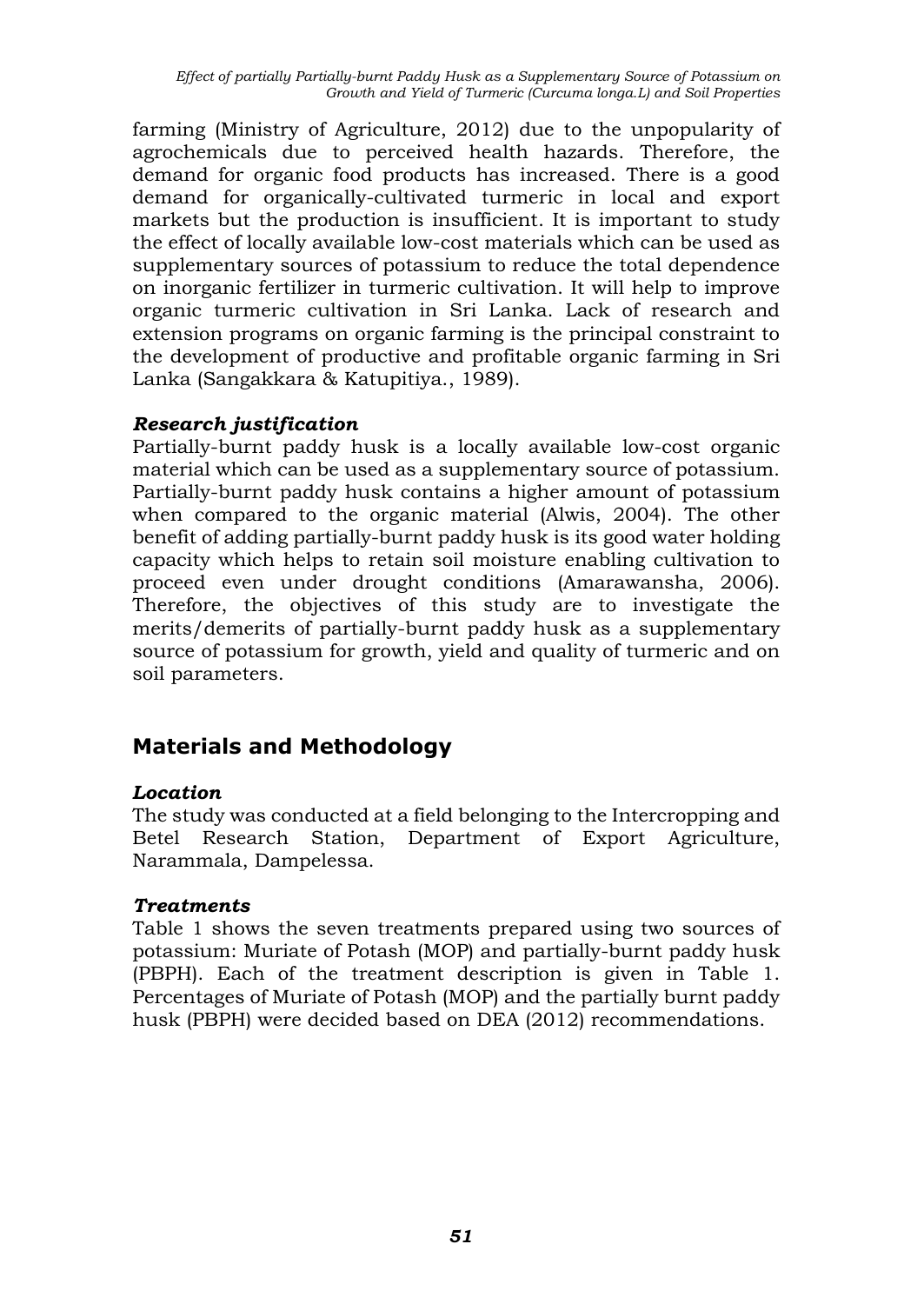## **Table 1**. Treatment description

| <b>Treatment</b>                          | <b>MOP</b><br>amount<br>(g/m <sup>2</sup> )<br>(%) | <b>Partially</b><br>burnt<br>paddy<br>husk<br>amount<br>(g/m <sup>2</sup> ) | <b>Amount of DEA</b><br>recommended<br>potassium requirement<br>supply by potassium<br>sources $g/m^2$ |                                |  |
|-------------------------------------------|----------------------------------------------------|-----------------------------------------------------------------------------|--------------------------------------------------------------------------------------------------------|--------------------------------|--|
|                                           |                                                    |                                                                             | MOP%                                                                                                   | Partially burnt<br>paddy husk% |  |
| T1 (Control)                              |                                                    |                                                                             |                                                                                                        |                                |  |
| T <sub>2</sub><br>(DEA<br>recommendation) | 20                                                 |                                                                             | 100                                                                                                    |                                |  |
| T <sub>3</sub>                            | 15                                                 | 230                                                                         | 75                                                                                                     | 25                             |  |
| T4                                        | 10                                                 | 450                                                                         | 50                                                                                                     | 50                             |  |
| T <sub>5</sub>                            | 5                                                  | 680                                                                         | 25                                                                                                     | 75                             |  |
| T <sub>6</sub>                            |                                                    | 900                                                                         |                                                                                                        | 100                            |  |
| T <sub>7</sub>                            | 20                                                 | 450                                                                         | 100                                                                                                    | 50                             |  |

## *Experimental design*

One factor in the RCBD with three replicates were used as the design. The field layout is given below.

## *Land preparation*

Land was cleared, ploughed and after that harrowing was done. Twenty-one beds having dimensions of 2.4 m in length and 1.2 m in width were prepared.

## *Selection of planting materials and field establishment*

Well matured rhizomes of local type of turmeric, free from pests and diseases were selected. 35-40g parts of rhizomes (seed turmeric rhizomes) were treated with commended fungicide (Mancoseb) and established in the field.

## *Fertilizer application*

Partially-burnt paddy husk was prepared by controlled burning. Total amount of partially-burnt paddy husk of each treatment was applied with recommended TSP amount as basal application before field establishment of rhizomes. First application of the MOP amounts of each treatment was done with recommended urea amounts, 45 days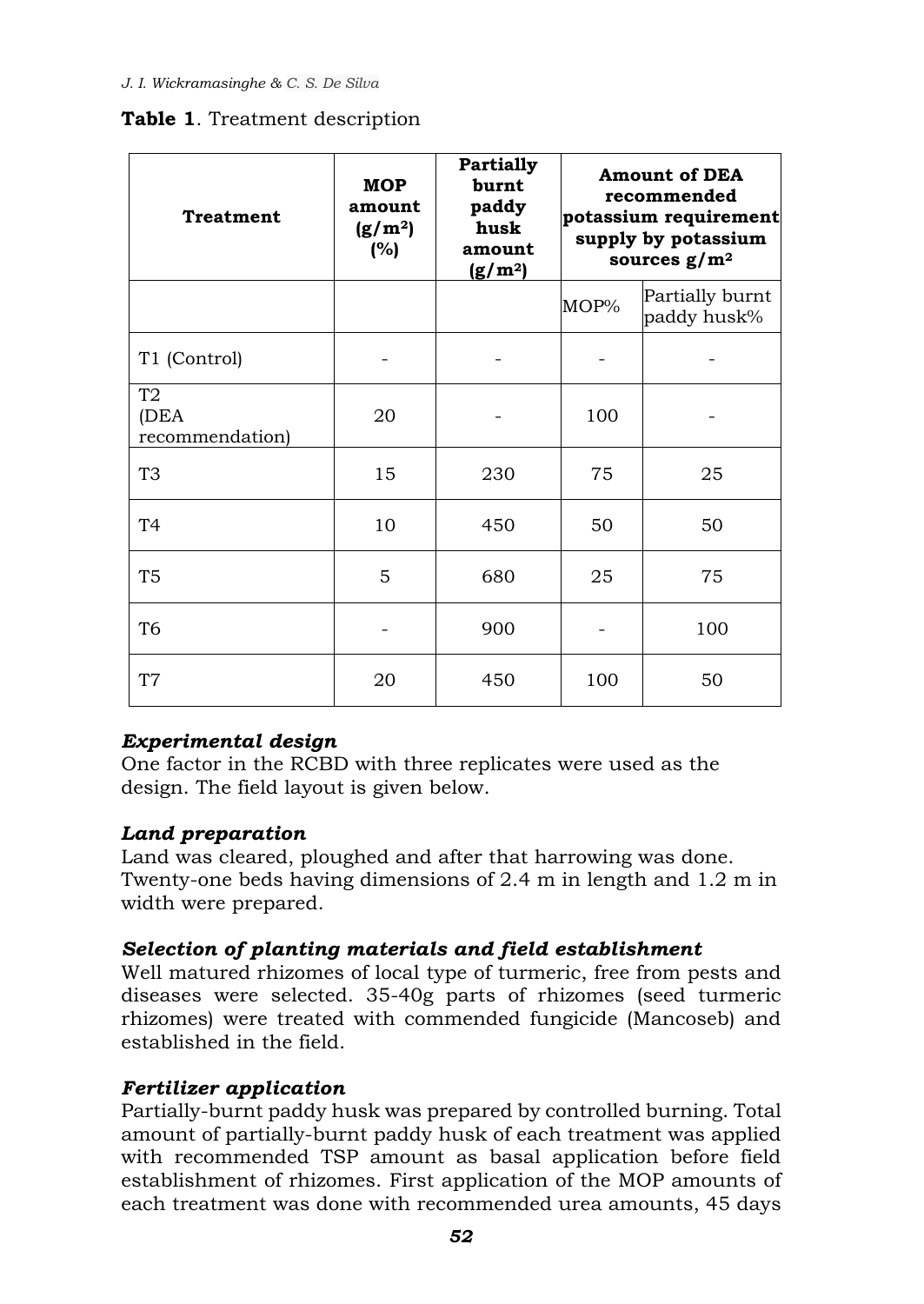after planting. Second application of MOP with recommended urea amount was done 90 days after planting.

### *Irrigation*

Plants were watered daily during germinating period except in rainy days**.** Watering was done manually. In rainy days once a week watering was done to fulfill 1/5 amount of field capacity of the soil. Volume basis method was used to determine the field capacity of one pot.

### *Data collection*

Data were collected 1, 2, 3, 4, 5 and 6 months after planting based on plant parameters and soil parameters. Plant parameters were measured using randomly selected two plants from each replicate. Quality parameter of the rhizome was evaluated six months after planting.

One month after planting, only plant height and number of emerged plants were measured as plant parameters as the plants were sprouting at that stage.

Data were collected based on plant parameters and soil parameters according to the following methods. Plant parameters are given in Table 2.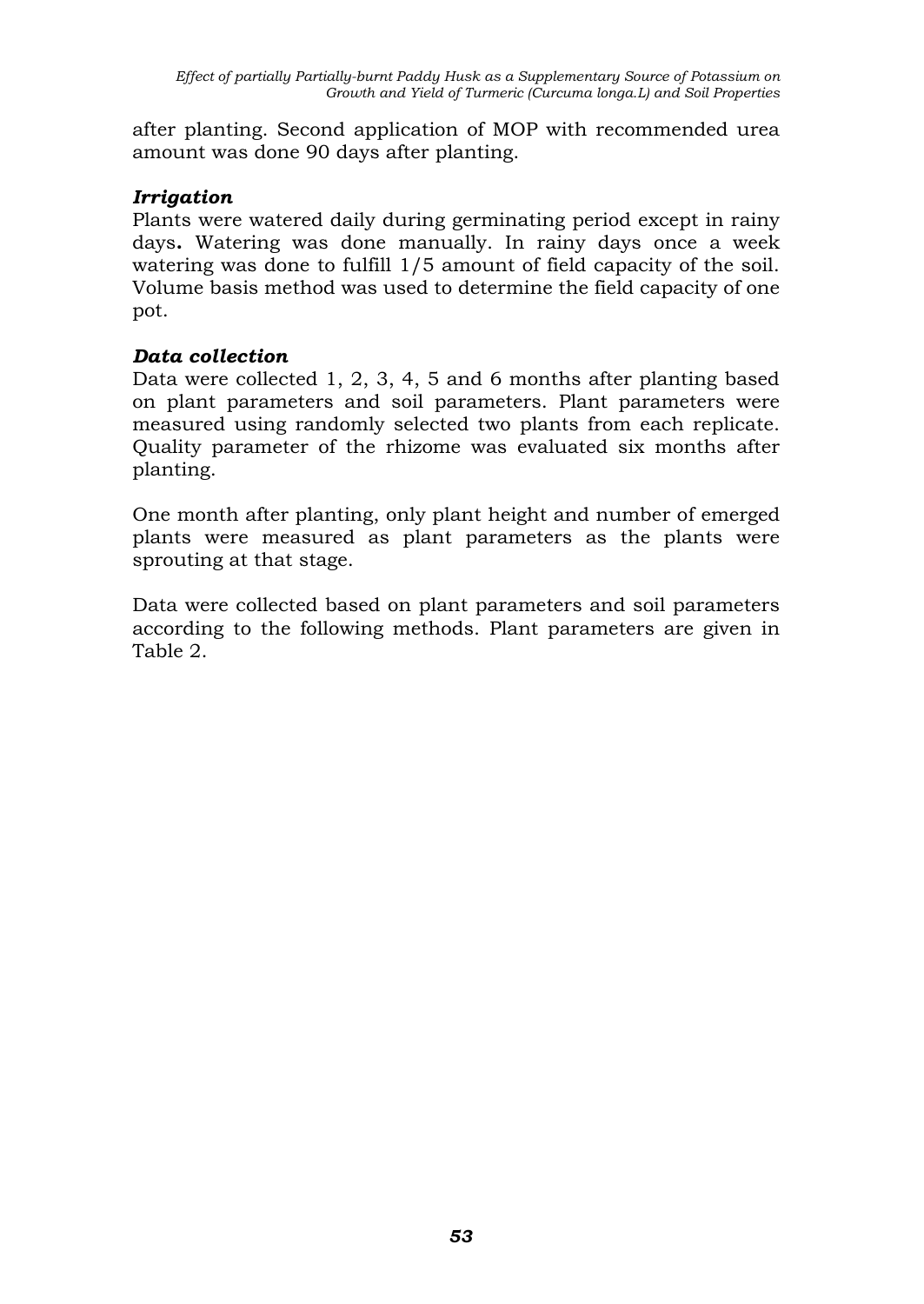### **Table 2**. Methods of measuring plant parameters

| <b>Parameter</b>                             | <b>Method</b>                                                                                                                                                                                                                                                                                                                                                                                                                                                                                                                                                                                                                    |  |  |  |  |  |
|----------------------------------------------|----------------------------------------------------------------------------------------------------------------------------------------------------------------------------------------------------------------------------------------------------------------------------------------------------------------------------------------------------------------------------------------------------------------------------------------------------------------------------------------------------------------------------------------------------------------------------------------------------------------------------------|--|--|--|--|--|
| Plant height                                 | Taken from the ground level to the tip of the<br>longest shoot.                                                                                                                                                                                                                                                                                                                                                                                                                                                                                                                                                                  |  |  |  |  |  |
| Number of plants<br>emerged from the<br>soil | Counted in each replicate.                                                                                                                                                                                                                                                                                                                                                                                                                                                                                                                                                                                                       |  |  |  |  |  |
| Number of leaves<br>per clump                | Counted in randomly selected two plants from<br>each replicate.                                                                                                                                                                                                                                                                                                                                                                                                                                                                                                                                                                  |  |  |  |  |  |
| Stem diameter                                | Measured by using a Vernier Caliper at the top,<br>middle, and bottom of stem and the average was<br>calculated and expressed in centimeters.                                                                                                                                                                                                                                                                                                                                                                                                                                                                                    |  |  |  |  |  |
| Fresh and dry<br>weight of the<br>rhizome    | Rhizome was cleaned and the fresh weight<br>immediately measured while dry weight was<br>obtained by keeping the rhizome at 70°C until a<br>constant weight was seen.                                                                                                                                                                                                                                                                                                                                                                                                                                                            |  |  |  |  |  |
| Number of rhizome<br>fingers                 | Two rhizomes were taken from each replicate and<br>the numbers of rhizome fingers were counted.                                                                                                                                                                                                                                                                                                                                                                                                                                                                                                                                  |  |  |  |  |  |
| Fresh total biomass<br>weight                | Two plants from each replicate were taken and<br>fresh weight of the total plant was immediately<br>measured by using electronic balancer.                                                                                                                                                                                                                                                                                                                                                                                                                                                                                       |  |  |  |  |  |
| Number of roots                              | Counted using two plants from each replicate.                                                                                                                                                                                                                                                                                                                                                                                                                                                                                                                                                                                    |  |  |  |  |  |
| Quality of the<br>rhizome                    | Color intensity of the rhizome was measured using<br>spectrophotometer<br>$(CT-5100$<br>UV/VIS<br>a<br>Spectrophotometer). Pure turmeric juice samples<br>(3ml) were prepared using 25g of fresh turmeric<br>rhizome from each sample. The wave length at<br>which maximum absorbance $(\lambda$ max) took place in<br>UV detector (430 nm) was selected for further<br>analysis. The absorbance of each sample was then<br>measured at 430nm against distilled water as<br>Six samples were analyzed for<br>blank.<br>each<br>treatment and the mean values of absorbance were<br>taken to compare color intensity of rhizomes. |  |  |  |  |  |

### *Soil parameters*

(i) N, P, K content of soil samples

N and K content of soil samples were measured using the Kjeldahl method and Ammonium Acetate extraction method at the Cinnamon Research Station Matara. P content of soil samples was measured using the Vandatemolybdate method at the Soil and Water Laboratory of the Department of Agricultural and Plantation Engineering, The Open University of Sri Lanka.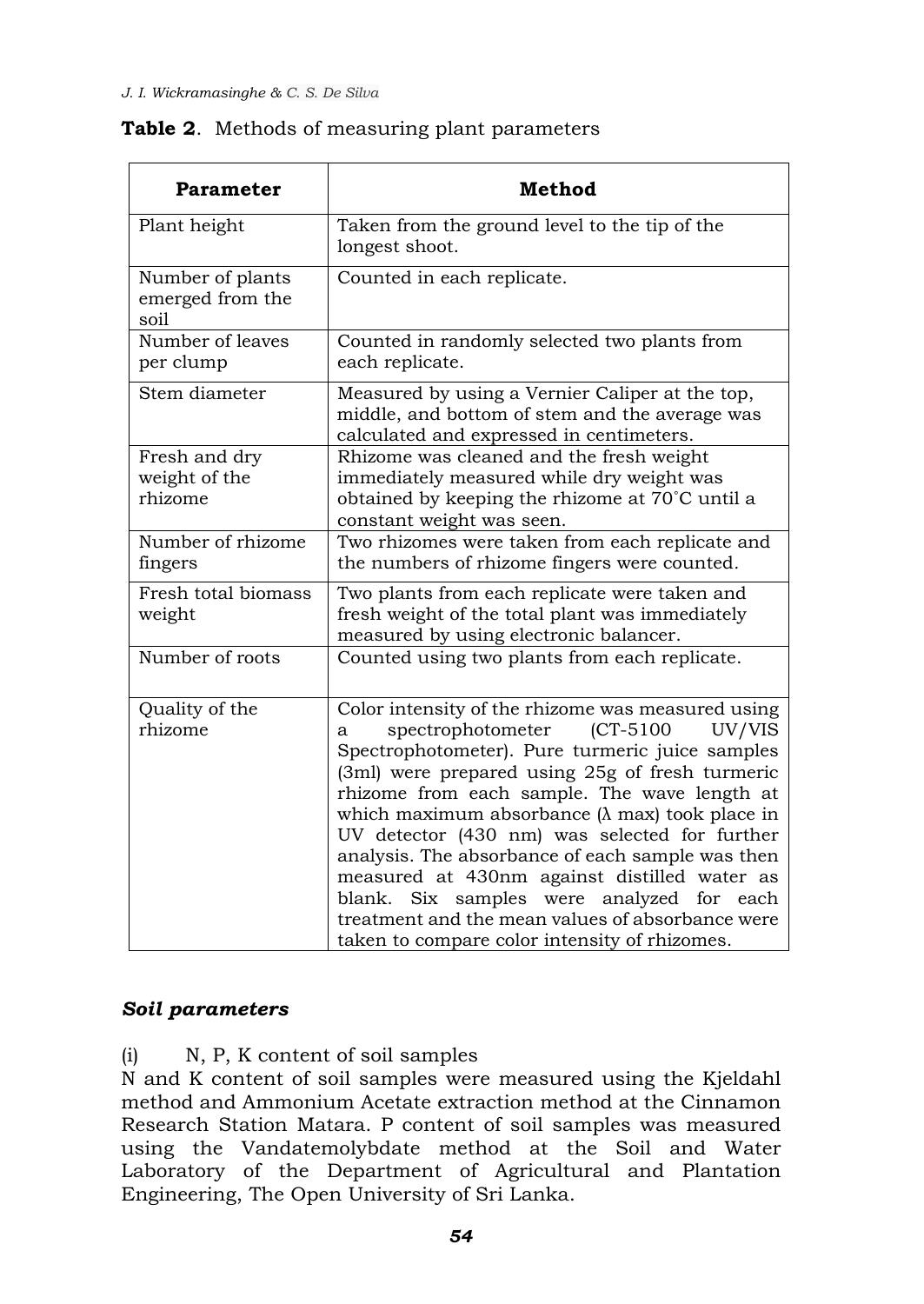### (ii) Soil moisture content

Two soil samples were taken from each replicate by using a soil core sampler at 10-30cm depths. Wet weights of the soil samples were taken and samples were kept at 105°C temperature in oven until weight became constant. The dry weight was subtracted from wet weight to obtain moisture content of the soil and then it was converted to a percentage.

### (iii) Soil pH and Soil EC

Soil pH was measured using a pH meter. Soil EC was measured using the HANNA digital EC meter.

### *Data analysis*

All of above-mentioned data were subjected to Analysis of Variance (ANOVA) using the SAS software package. Mean separation was done by Least Significant Difference Test (LSDT) at 0.05 level of probability.

# **Results and Discussion**

### **1. Soil parameters**

### *Soil moisture content*

During every month the highest moisture content percentage was observed in treatments T5 (75% PBPH+25%MOP) and T6 (100%PBPH) and the lowest moisture content percentage was observed in the treatment T1 (Control) and T2 (100% MOP). Significantly, the highest percentage of moisture content was observed in treatment T6 (100% PBPH) and the lowest value in treatment T1 (Control) at the sixth month (Table 3). However, there is no significant difference between treatment T6 and T5 at the sixth month. Moisture content has increased in accordance with the amounts of partially-burnt paddy husk applied. The reason may be the higher water holding capacity of partially-burnt paddy husk (Amarawansha, 2006).

## *Soil EC*

The highest EC values were observed in the  $2<sup>nd</sup>$  month probably due to the first application of inorganic fertilizer at 45 days after planting. Significantly highest EC value was observed in treatment T7 (100% MOP + 50% PBPH) and the lowest EC value was observed in treatment T6 (Table 3) at the sixth month. Treatment T7 is significantly different from treatment T6 but not significantly different from treatment T2 (100% MOP). Initial PBPH sample showed higher EC value of 2.21 and PBPH may have an effect on soil EC alone but Lehmann and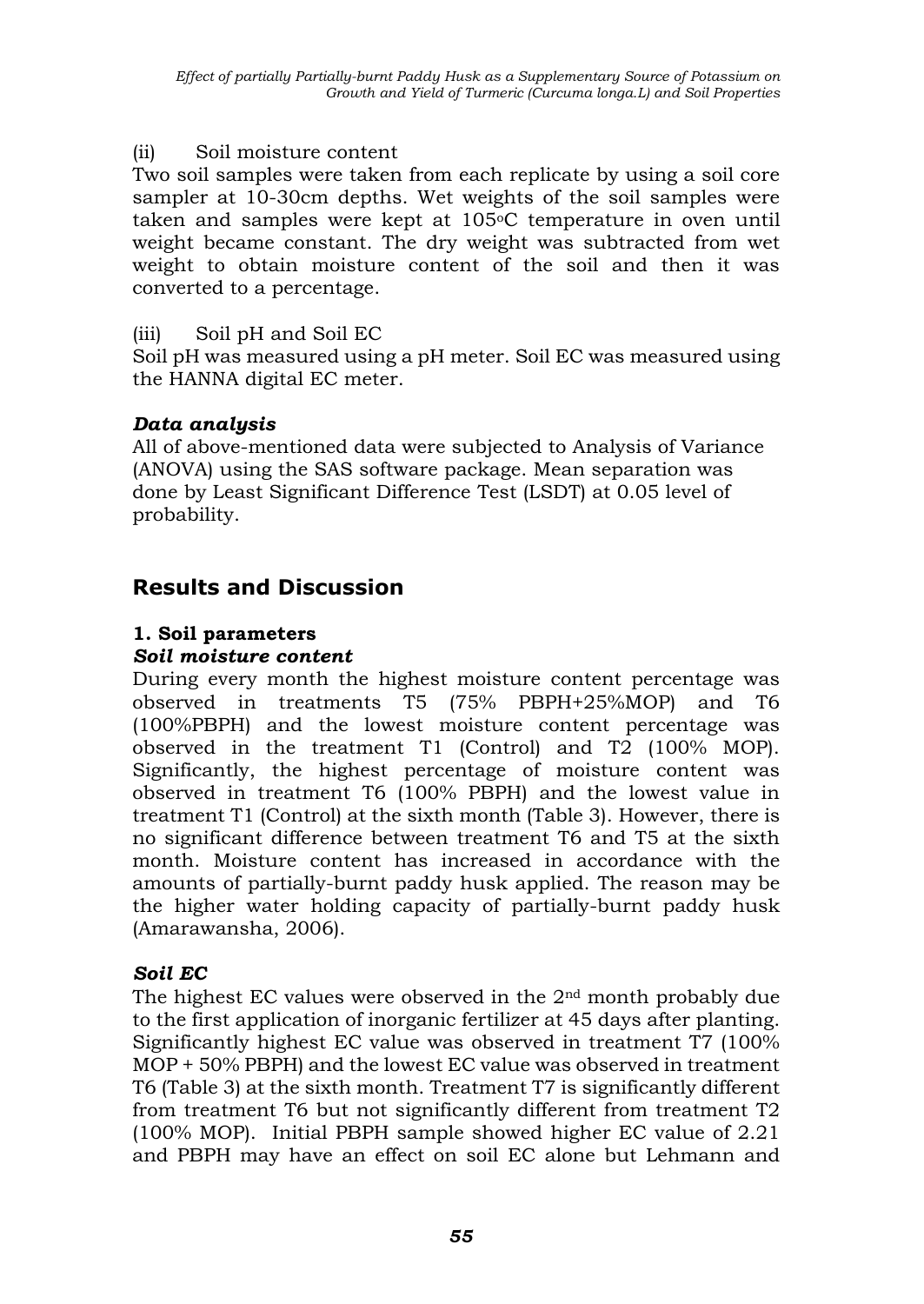#### *J. I. Wickramasinghe & C. S. De Silva*

Joseph (2009) reported that biochar increases nutrient retention on the top soil by lowering the amount of nutrient leached into lower layers of soil or into ground water and it supports the result of T7 having higher EC than T6.

| <b>Treatments</b>                            | Soil<br><b>Moisture</b><br>Content<br>(%) | Soil electrical<br>conductivity<br>(mS/m) | Soil<br>pН          | Soil N<br>(%) | Soil P<br>(ppm)  | Soil K<br>(%)         |
|----------------------------------------------|-------------------------------------------|-------------------------------------------|---------------------|---------------|------------------|-----------------------|
| T1(Control)                                  | 4.87 <sup>d</sup>                         | 0.5 <sup>de</sup>                         | 6.41cd              | 0.17a         | 285a             | 0.012e                |
| T2<br>$(100\% \text{MOP})$ .                 | 5.12 <sup>d</sup>                         | 1.0 <sub>ab</sub>                         | 6.28 <sup>d</sup>   | 0.18<br>a     | 289 a            | 0.025a <sub>b</sub>   |
| T <sub>3</sub><br>(75% MOP<br>$+25%$ PBPH)   | 8.94c                                     | 0.9 <sub>bc</sub>                         | 6.53 <sub>bcd</sub> | 0.18<br>a     | 290 <sup>a</sup> | $0.024$ abc           |
| Τ4<br>$(50\% \text{ MOP} +$<br>50% PBPH      | 10.65 <sup>b</sup>                        | 0.73c                                     | 6.7 <sub>abc</sub>  | 0.17<br>a     | 276a             | 0.021 <sub>bcd</sub>  |
| T5<br>(75%PBPH+<br>25%MOP)                   | 15.65a                                    | 0.7 <sup>cd</sup>                         | 6.73ab              | 0.18<br>a     | 300 <sub>a</sub> | $0.017$ ade           |
| T6<br>$(100\%$ PBPH)                         | 15.8 <sup>a</sup>                         | 0.4 <sup>c</sup>                          | 6.84a               | 0.18<br>a     | 294 <sup>a</sup> | $0.016$ <sup>de</sup> |
| T <sub>7</sub><br>$(100\% MOP^+$<br>50%PBPH) | 10.66 <sup>b</sup>                        | 1.2 <sup>a</sup>                          | $6.68$ abc          | 0.18<br>a     | 298a             | 0.029a                |

|  | Table 3. Soil parameters measured at the sixth month afterplanting |  |  |  |
|--|--------------------------------------------------------------------|--|--|--|
|  |                                                                    |  |  |  |

## *Soil pH*

Soil pH showed decreasing trend from the  $1<sup>st</sup>$  month up to the 6<sup>th, but</sup> when compared with the initial value of soil pH (6.26), pH values have slightly increased (Table 3). Initial PBPH sample showed higher pH value of (8.1). Application of partially-burnt paddy husk increases soil pH (AICOAF, 2001) and this may be the reason for the increased pH values in treatments.

In the sixth month the highest pH value was observed in treatment T6 (100% PBPH) and the lowest pH value in treatment T2 (100% MOP) (Table 3). Treatment T6 is significantly different from treatment T2. pH values of treatments with higher amount of PBPH (T5 and T6) have shown significant differences from the treatments which did not involve PBPH (T1 and T2). Reason for the decreasing trend of pH values may be due to the application of urea, 45 days and 90 days after planting and soil pH decreases after application of the urea due to acidification resulting from dissociation of urea to produce H<sup>+</sup> ions.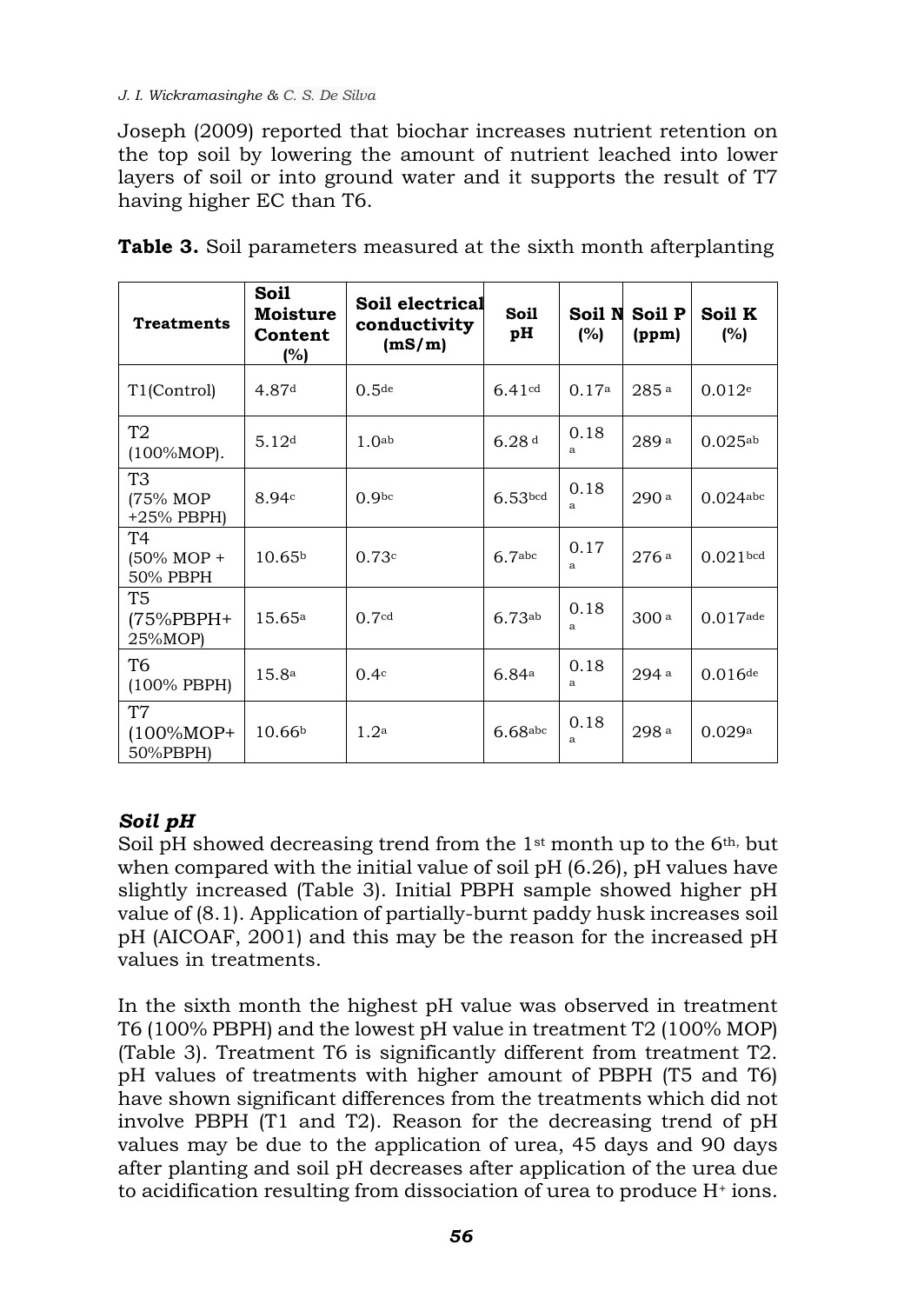### *Available Nitrogen*

There is no significant difference among the treatments applied to soil with available nitrogen six months after planting (Table 3), but when compared to the available N in the initial soil (0.16%), N values of all the treatments have slightly increased. The reason for the increased N level may be due to the application of urea, 45 and 90 days after planting. All the treatments received equal amounts of nitrogen fertilizer (urea) in the same manner and this may be the reason for no significant differences among the treatments.

### *Available Phosphorus*

There is no significant difference among the treatments applied to soil with available phosphorus six months after planting (Table 3), but when compared to the initial soil available P value (270ppm), P values of all the treatments have slightly increased. The reason for the increased P level may be due to the application of TSP, 45 and 90 days after planting. All the treatments received equal amount of phosphorus fertilizer (TSP) in the same manner and this may be the reason for no significant differences among the treatments.

### *Available Potassium*

Soil with available potassium shows significant differences among treatments six months after planting (Table 3), but when compared to the initial soil potassium content (0.015%), potassium content of all the treatments, except T1(Control), have increased slightly (Table 3). The reason for the increased potassium levels may be due to the potassium fertilizers and PBPH contained in those treatments. In the 6th month the highest available potassium value was observed in treatment T7 (100%MOP+50%PBPH) and the lowest available was observed in treatment T1 (Control). Treatment T7 is significantly different from treatment T1. Treatment T7 contained the highest amount of potassium and treatment T1 contained no potassium. This may be the reason for the above observation. The reason for the variation of potassium content among the other treatments may be due to the different ratios of potassium sources (MOP: PBPH) contained in the individual treatments.

## **2. Growth parameters**

## *Number of emerged plants*

Number of emerged plants showed an increasing trend. Treatment T6 (100% PBPH) showed the significantly highest number of emerged plants in the  $1<sup>st</sup>$  and the  $2<sup>nd</sup>$  months. Treatments T1 (Control) and T2 (100%MOP) have showed the lowest number of emerged plants. In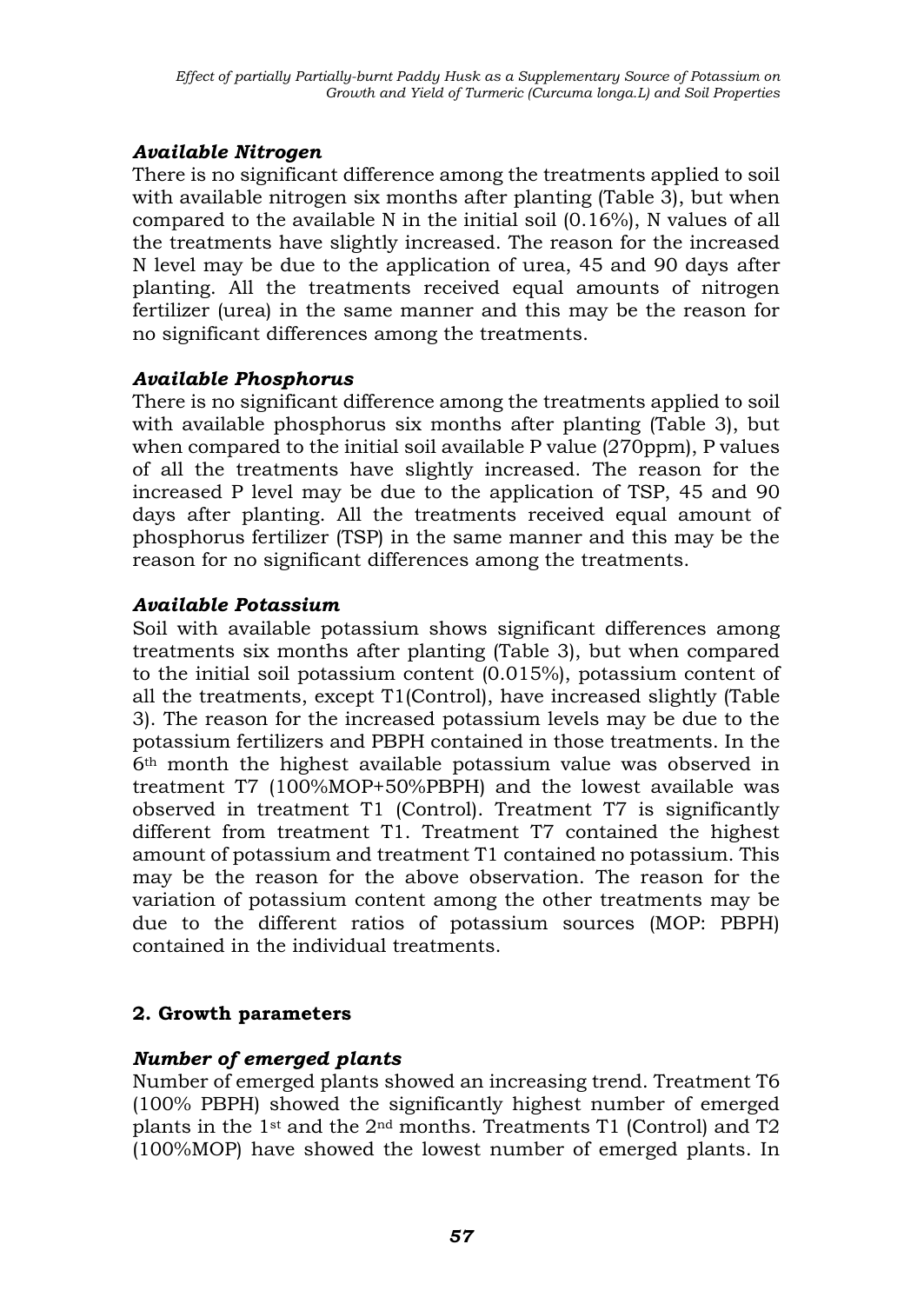the second month, treatment T6 showed the significantly highest number of emerged plants (Table 4). There is a significant difference between treatments which have applied PBPH and treatments which have not. Soil moisture is important for germination and soil moisture content vary depending on the amount of added partially-burnt paddy husk. Treatment T6 contains the highest amount of PBPH and it may be the reason for the highest number of emerged plants.

### *Plant height*

Plant height showed an increasing trend from the 1st month up to 6th. Plant height has increased in a similar pattern as follows: T7>T2=T3>T4>T5>T6>T1. Significantly the highest plant height was observed in treatment T7 (50%PBPH+100%MOP) and the lowest was observed in treatment T1 (Control) the sixth month (Table 4). Treatment T7 is significantly different from treatment T1. The reason for the increasing trend of plant height may be due to the quick response in the application of inorganic fertilizer, 45 days and 90 days after planting. The plant height has increased proportionally to the amount of MOP contained in the treatments. Noor *et al* (2014) have reported that the increased plant height in turmeric crop could be due to increasing K fertilizer. Treatments T2 and T7 contains the same amount of MOP, but the additional amount of PBPH in treatment T7 may be the reason for the significant difference between treatments T2 and T7. Furthermore, treatment T6 (100%PBPH) showed higher plant height than treatment T1 (Control) because treatment T6 has PBPH and Graber (2010) has reported increased plant height in tomato crop due to biochar application.

| <b>Treatments</b>                     | Emerged<br>plants $(\%)$ | <b>Plant</b><br>height<br>(cm) | Number of<br><b>Leaves</b> | <b>Stem</b><br>diameter<br>(cm) |
|---------------------------------------|--------------------------|--------------------------------|----------------------------|---------------------------------|
| T1(Control)                           | 56.3c                    | 127.7 <sup>d</sup>             | 9.3 <sup>d</sup>           | 2.6 <sup>d</sup>                |
| T2<br>$(100\%MOP)$ .                  | 59.4c                    | 149.4 <sup>b</sup>             | 11.0 <sup>b</sup>          | 3.2 <sup>b</sup>                |
| T <sub>3</sub><br>(75% MOP +25% PBPH) | 71.9b                    | 148.8 <sup>b</sup>             | 10.8 <sup>bc</sup>         | 3.1 <sup>b</sup>                |
| T4<br>(50% MOP + 50% PBPH             | 75 <sup>b</sup>          | 139.5c                         | $10.0^{bc}$ d              | 2.9c                            |
| T <sub>5</sub><br>(75% PBPH+25%MOP)   | 78.1 <sup>b</sup>        | 137.9c                         | 9.8bcd                     | 2.9c                            |
| T6<br>(100% PBPH)                     | 90.6a                    | 136.7c                         | 9.7cd                      | 2.9c                            |
| T <sub>7</sub><br>(100%MOP+50%PBPH)   | 75 <sup>b</sup>          | 157a                           | 12.3 <sup>a</sup>          | 3.5a                            |

|                |  | Table 4. Growth parameters measured on the 6th month |  |  |  |
|----------------|--|------------------------------------------------------|--|--|--|
| afterplanting. |  |                                                      |  |  |  |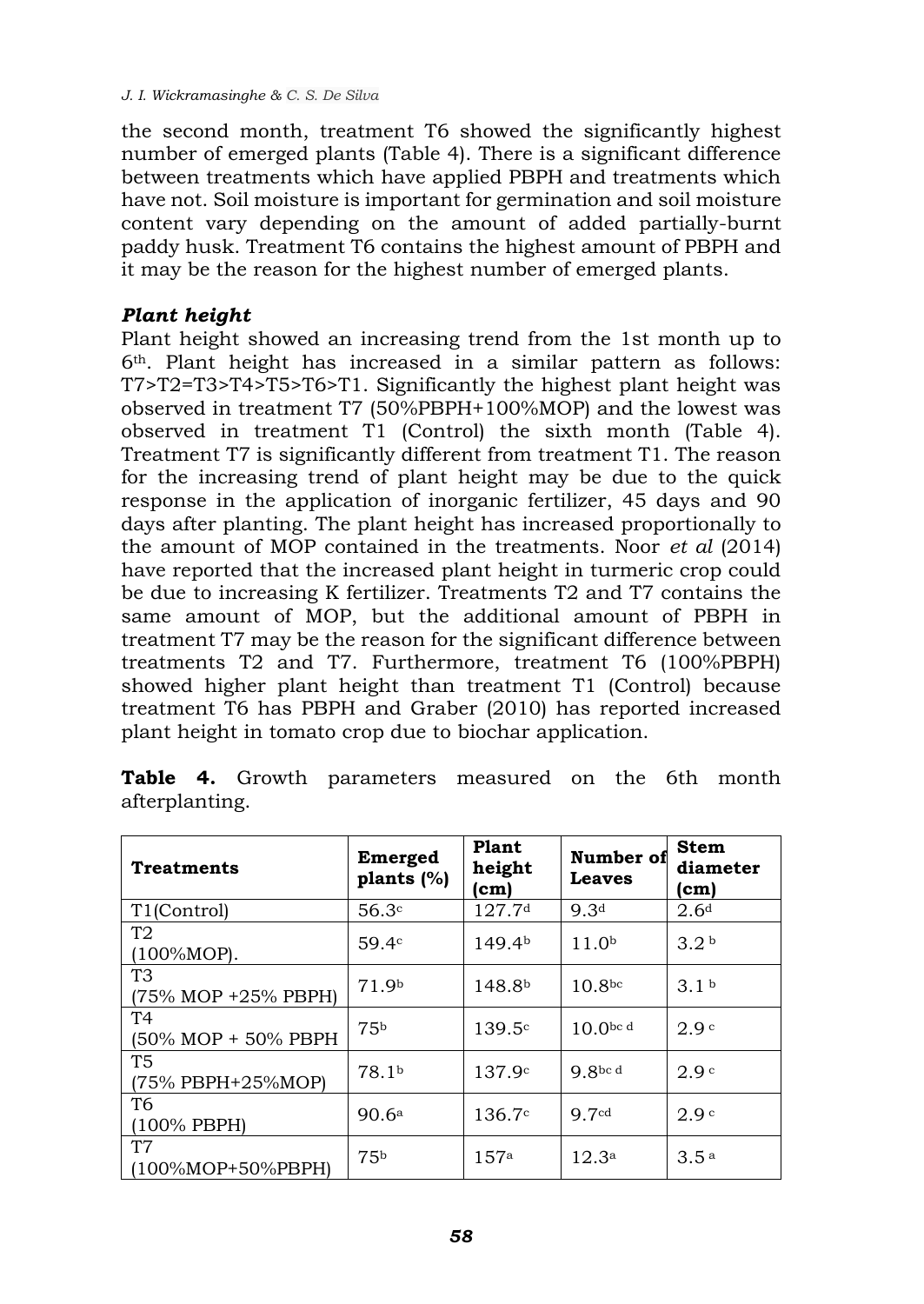### *Number of leaves*

The number of leaves showed an increasing trend from the 2nd month up to the 6th. Significantly the highest number of leaves was observed in treatment T7 (50%PBPH+100%MOP) and the lowest in treatment T1 (Control) on the sixth month (Table 4). Treatment T7 is significantly different from treatment T1. The reason for the above observation may be due to the quick response of application of inorganic fertilizer, 45 days and 90 days after planting.

The number of leaves has increased proportionally to the amount of MOP contained in the treatments. Annie *et al* (2002) have recorded increased number of leaves in turmeric crop due to increasing potassium fertilizer. Treatments T2 and T7 contained the same amount of MOP but the additional amount of PBPH in treatment T7 may be the reason for the significant difference between treatments T2 and T7.

### *Pseudo diameter*

Pseudo stem diameter showed an increasing trend from the 2nd month up to the 6<sup>th</sup>. Significantly the highest pseudo stem diameter was observed in treatment T7 (50%PBPH+100%MOP) as shown in Table 4. The reason for the above observation may be due to the quick response in the application of inorganic fertilizer, 45 days and 90 days after planting. Pseudo stem diameter has increased proportionally to the amount of MOP contained in the treatments. Annie *et al* (2002) have recorded an increased pseudostem girth in turmeric crop correlating with the K fertilizer level.

## **3. Yield Parameters**

## *Number of rhizome fingers*

The number of rhizome fingers shows an increasing trend from the 2nd month up to the 6th month. The number of rhizome fingers has increased in a similar pattern as follows: T7>T2=T3>T4>T5>T6>T1 (Table 5). Treatment T7 is significantly different from treatment T1. The reason for the above observation may be due to the quick response of the application of inorganic fertilizer, 45 days and 90 days after planting. The number of rhizome fingers has increased proportionally to the amount of MOP contained in the treatments. Annie et al. (2002), Karthikeyanet al. (2009) have recorded increased number of rhizome fingers in turmeric crop due to increased K fertilizer.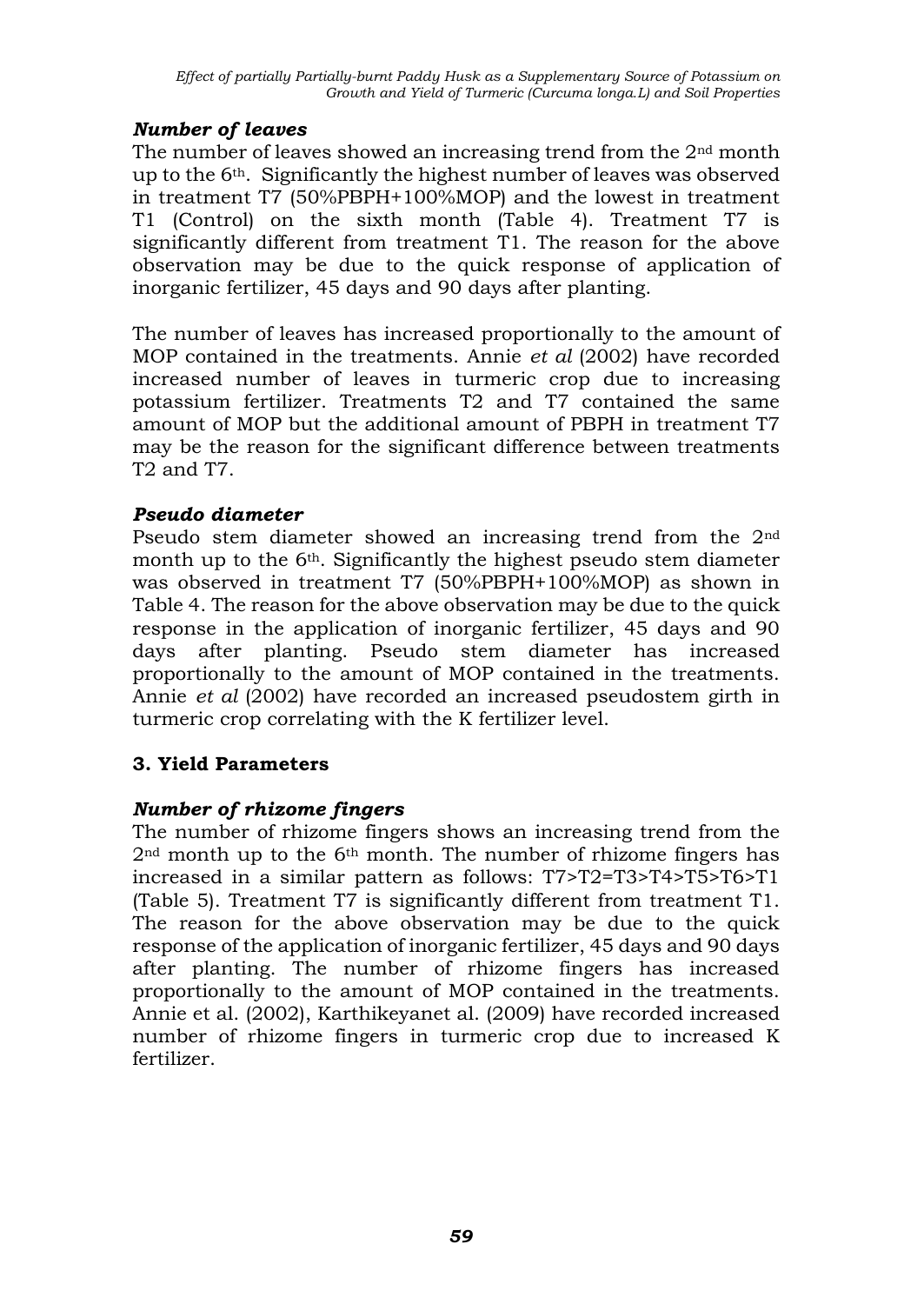| <b>Treatments</b>                     | Number of<br>rhizome<br>fingers | Fresh<br>weight of<br>rhizome<br><u>(g)</u> | Dry weight<br>of rhizome<br>(g) | Fresh<br><b>Biomass</b><br>weight of<br>plant (g) |
|---------------------------------------|---------------------------------|---------------------------------------------|---------------------------------|---------------------------------------------------|
| T1(Control)                           | 11.5 <sup>d</sup>               | 139.5 <sup>d</sup>                          | 18.1 <sup>d</sup>               | 339.5 <sup>d</sup>                                |
| T <sub>2</sub><br>$(100\%MOP)$ .      | 14.0 <sup>b</sup>               | 172.1 <sup>b</sup>                          | 22.4 <sup>b</sup>               | 372.1 <sup>b</sup>                                |
| T <sub>3</sub><br>(75% MOP +25% PBPH) | 13.9 <sup>b</sup>               | 171.3 <sup>b</sup>                          | 22.3 <sup>b</sup>               | 371.3 <sup>b</sup>                                |
| T4<br>(50% MOP + 50% PBPH             | 13.0 <sup>c</sup>               | $164.2^{\circ}$                             | 21.3c                           | 364.2                                             |
| <b>T5</b><br>(75% PBPH+25%MOP)        | 13.0 <sup>c</sup>               | 163.5c                                      | 21.3c                           | $363.5^{\circ}$                                   |
| T <sub>6</sub><br>(100% PBPH)         | 12.7c                           | $162.5^{\circ}$                             | 21.1c                           | 362.4c                                            |
| <b>T7</b><br>(100%MOP+50%PBPH)        | 15.0 <sup>a</sup>               | 177.6a                                      | 23.1a                           | 377.6a                                            |

|  |  | Table 5. Yield parameters measured on the 6th month after planting |  |  |  |  |  |  |
|--|--|--------------------------------------------------------------------|--|--|--|--|--|--|
|--|--|--------------------------------------------------------------------|--|--|--|--|--|--|

## *Fresh weight of the rhizome*

Fresh weight of the rhizome showed an increasing trend from the 2nd month up to the 6th. The fresh weight of the rhizome has increased in a similar pattern as follows: T7>T2=T3>T4>T5>T6>T1(Table 5). Significantly the highest fresh weight of rhizome (177.6 g) was observed in treatment T7 and the lowest weight (139.5g) in control treatment T1. The reason for the above observation may be due to the quick response of the application of inorganic fertilizer, 45 days and 90 days after planting. The fresh weight of rhizome has increased proportionally to the amount of MOP in the treatments. This result agrees with the results of Annie *et al* (2002) as the fresh weigh increased with increased potassium fertilizer. Furthermore, fresh weight of the rhizome has increased according to the method of using, zero fertilizer (T1) < organic fertilizer alone (T6) < chemical fertilizer alone (T2) < combined use of organic and chemical fertilizer (T7). These results agree with the results of HARTI (2013).

## *Dry weight of the rhizome*

The dry weight of the rhizome also followed the same pattern as the fresh weight of rhizomes. The dry weight of the rhizome has increased in a similar pattern to the fresh weight of the rhizome (T7>T2=T3>T4>T5>T6>T1(Table 5). The significantly highest dry weight of rhizome (23.1g) was observed in T7 with 100% MOP and 50% of PBPH. The lowest dry weight of rhizome (18.1g) was observed in control treatment T1. The reason for the above observations may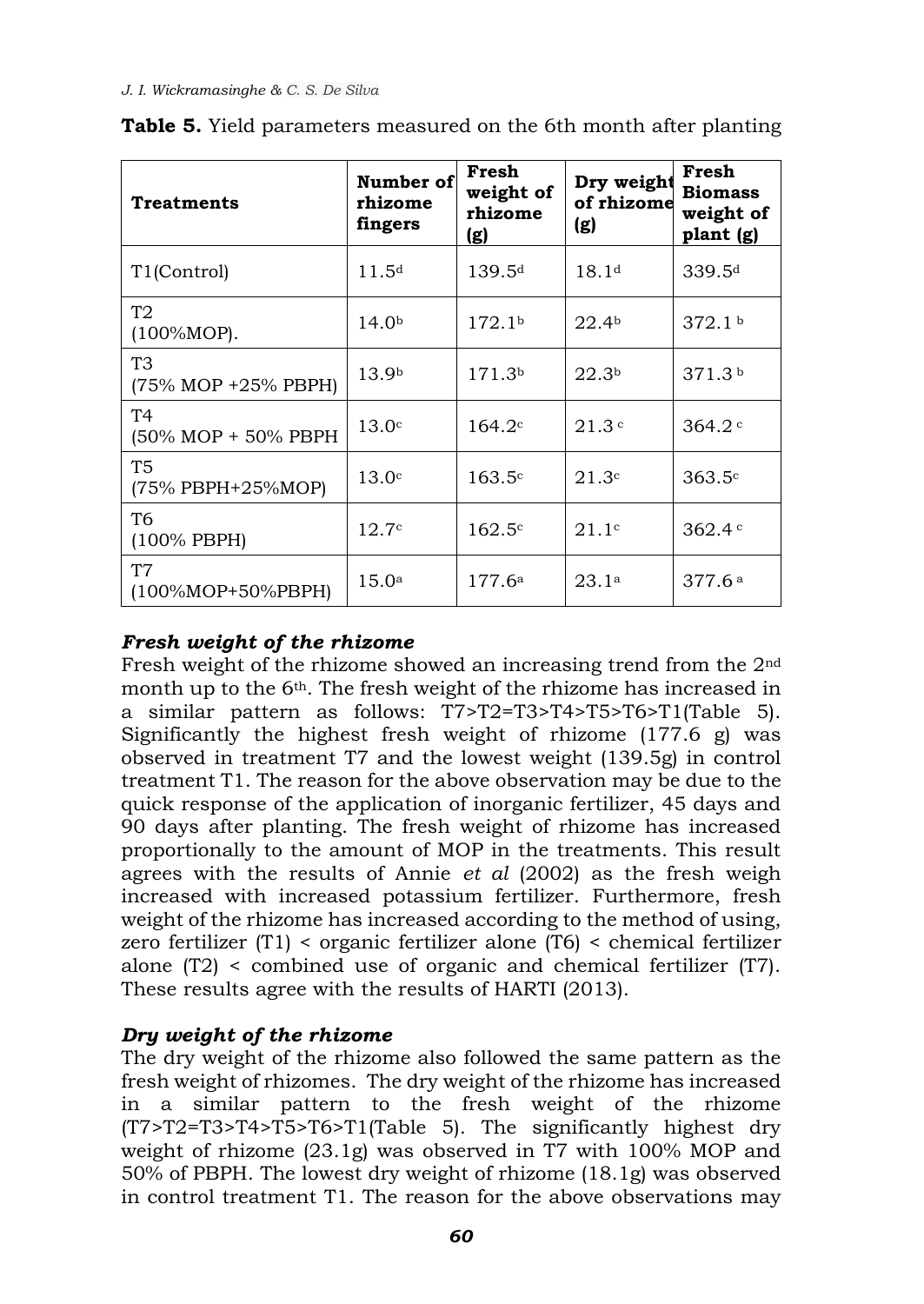be due to the quick response of the application of inorganic fertilizer, 45 days and 90 days after planting. Dry weight of the rhizome has increased proportionally to the amount of MOP in the treatments and this result is supported by the results of Karthikeyan *et al* (2009). PBPH may also have an effect on dry weight of the rhizome. Priyadarshini & Seran (2009) reported that increased dry weight of cowpea pods due to application of PBPH.

### *Fresh biomass weight of plant*

The fresh biomass weight showed an increasing trend from the 2nd month up to the 6th. The fresh biomass weight has increased in a similar pattern as follows: T7>T2=T3>T4>T5>T6>T1(Table 5). Significantly the highest fresh biomass weight of plant (377.6g) was observed in treatment T7 and the lowest (339.5g) in control treatment T1. The reason for the above observations may be due to the quick response of the application of inorganic fertilizer, 45 days and 90 days after planting. The fresh biomass weight of plant has increased proportionally to the amount of MOP in the treatments. Karthikeyan et al. (2009) reported that increasing the application rate of potassium in the form of KCl enhanced the growth of turmeric. Priyadarshini & Seran (2009) reported increased fresh biomass weight of cowpea plant except their roots due to the application of PBPH. There may be a combined effect of MOP and PBPH on the fresh biomass weight of turmeric as observed in this study.

## **4. Quality parameter**

### *Colour intensity of the rhizome*

There is a significant difference between treatment T1 (Control) and all the other treatments (T2, T3, T4, T5, T6, T7) (Fig. 1). HARTI (2003) mentioned that the quality of the turmeric rhizome differs with its colour and the reason for the yellow colour of the rhizome is curcumin. These results indicate that there is no significant difference among the treatments on the quality of turmeric except in treatment T1. When compared with all the other treatments, treatment T1 might have contained relatively a lower curcumin amount and all the other treatments might have contained nearly equal amounts of curcumin but higher than the control treatment. This may be due to the fact that treatment T1 (control) did not contain any potassium source and Akamine et al.(2007) reported that potassium is the principal element involved in curcumin formation in turmeric.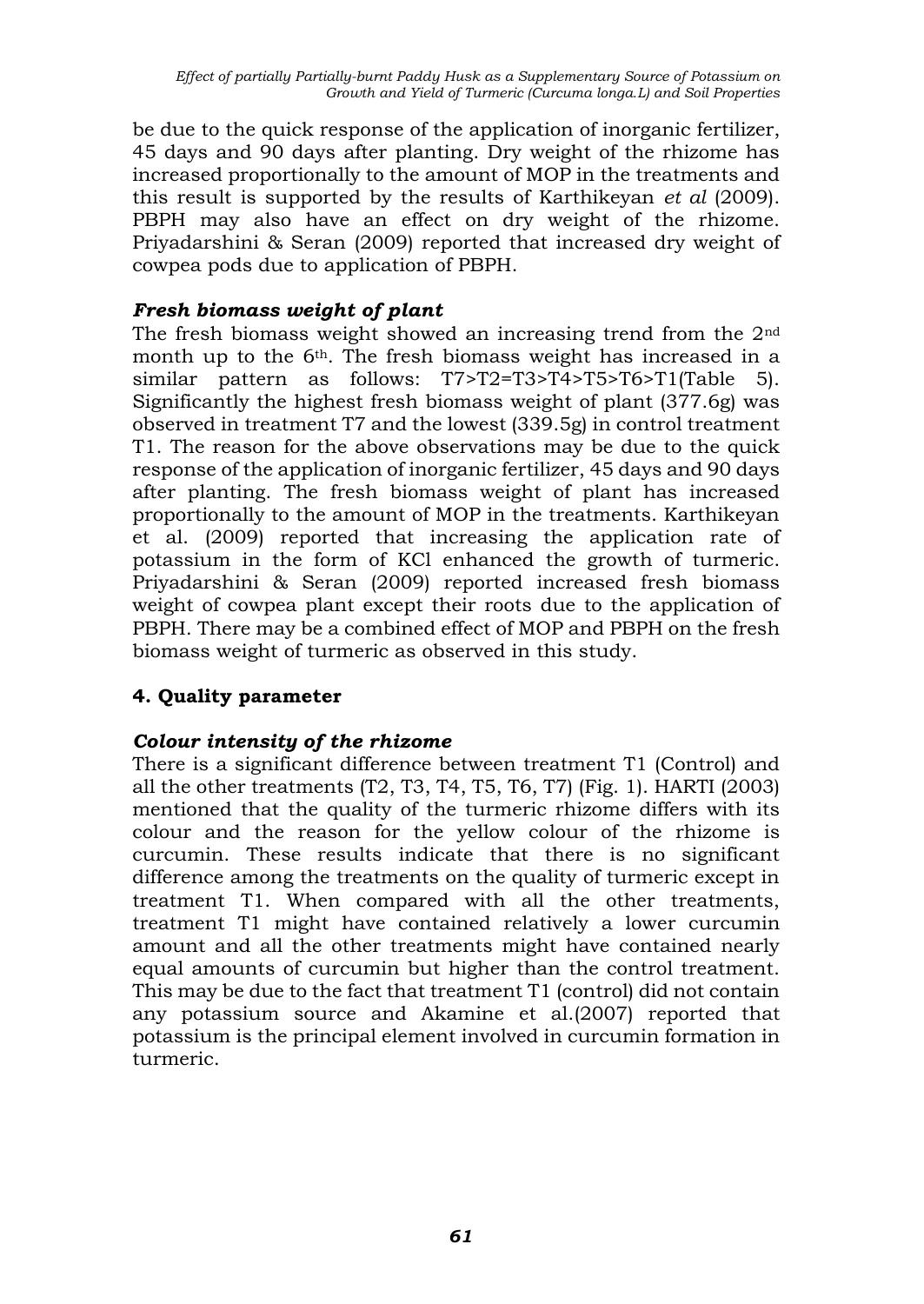#### *J. I. Wickramasinghe & C. S. De Silva*



**Figure 1.** Absorbance of curcumin (means with the same letter is not significantly different)

# **Conclusions and Recommendations**

According to the above observations, the combined use of MOP with PBPH has shown beneficial effects on turmeric cultivation. Partiallyburnt paddy husk has beneficial effects as a supplementary source of potassium for growth of turmeric and it enhances the effects of MOP on the growth, yield and quality of turmeric. Therefore, farmers are advised to use partially-burnt paddy husk to dissolve and retain inorganic fertilizer in the soil. It also helps to improve the efficiency of applied inorganic fertilizer in order to increase the yield.

# **Acknowledgements**

Authors gratefully acknowledge Mr. D. M. P. V. Dissanayaka and other staff of the Intercropping and Betel Research Station, Dampelessa, Narammala for the assistance given during this research study.

## **References**

AICOAF. (2001). Application of rice husk charcoal. Food and Fertilizer Technology Center for the Asian and Pacific region leaflet for Agriculture. Practical technologies 4. Association for international Cooperation in Agriculture and Forestry (AICOAF), Japan.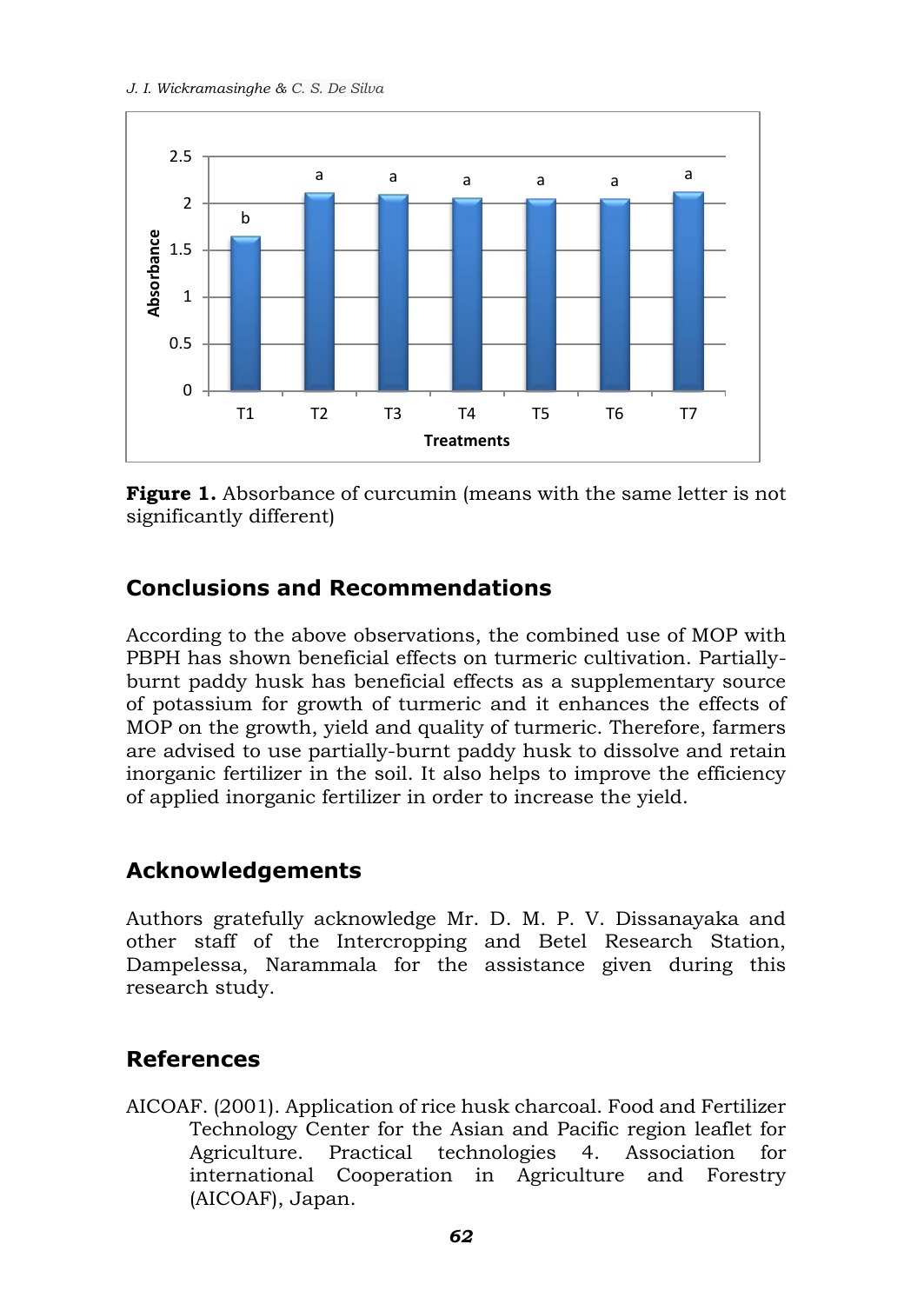- Akamine, H., Hossain, A., Ishmine, Y., Yogi, K., Hokama, K., Iraha, Y. & Aniya, Y. (2007). Effects of application on N, P and K alone or in combination on growth, yield and curcumin content of turmeric (*Curcuma Longa* L.), *Plant Production Science,* 10:1, 151-154**.** DOI: [10.1626/pps.10.151](http://dx.doi.org/10.1626/pps.10.151)
- Alwis, P. A. I. S. D. (2004). Appropriate nutrient management of bell pepper (*Capsicum annum* L.) under controlled environment agriculture, Final year thesis, Department of Crop Science, Faculty of Agriculture, University of Peradeniya.
- Amarawansha, E. A. G. S. (2006). Use of partially burned paddy husk as a component of potting media for *Piper niger* L. Final year thesis, Department of Crop Science, Faculty of Agriculture, University of Peradeniya.
- Annie, T., Swati, B. & Singh, D. B. (2002). Influence of different levels of nitrogen and potassium on growth and yield of turmeric (*Curcuma longa* L.). *Journal of Spices and Aromatic Crops*, 11(1): 74-77(2002).
- DEA. (2012). Turmeric cultivation and processing (Technical bulletin) 17, Department of Export Agriculture.
- Graber, E. R., Harel, Y. M., Kolton, M., Cytryn, E., Silber, A., David, D. R., Tsechansky, L., Borenshtein, M. & Elad, Y. (2010). Biochar Impact on Development and Productivity of Pepper and Tomato Grown in Fertigated Soilless Media. *Plant Soil*, 337, 481-496. DOI/10.1007/s11104-010-0544-6
- HARTI. (2013). Research report:54, Hector Kobbekaduwa Agrarian Research and Training Institute. Colombo.
- Karthikeyan, P. K., Ravichandran. M., Imas. P. & Assaraf., M. (2009). The effect of Potassium on the Yield and Quality of Turmeric (*Curcuma longa).* E-ifc No .21, September 2009.
- Lehmann, J. & Joseph, S. (2009). Biochar for Environmental Management: An Introduction. In Biochar for Environmental Management: Science and Technology. Earthscan Ltd, London. 1-12.
- Ministry of Agriculture. (2012). Promotion of Production and Use of Organic Fertilizer [online]. Available at